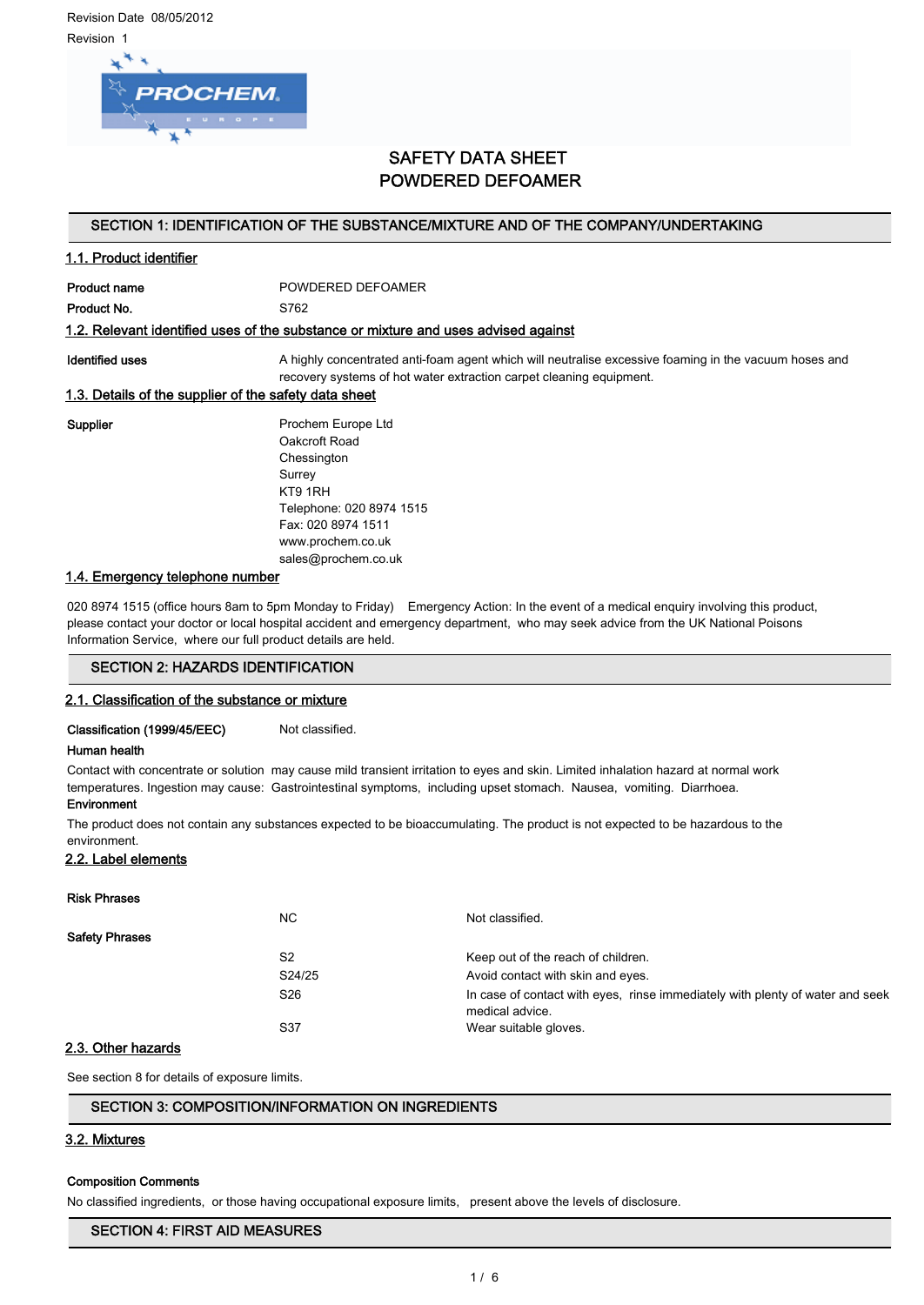# 4.1. Description of first aid measures

#### Inhalation

Move the exposed person to fresh air at once. Rinse nose and mouth with water. Get medical attention if any discomfort continues. Ingestion

If swallowed, vomiting will probably occur. Do not induce vomiting. Immediately rinse mouth and drink plenty of water (200-300 ml). Never give liquid to an unconscious person. Get medical attention.

## Skin contact

Flush skin thoroughly with water. Get medical attention if irritation persists after washing.

#### Eye contact

Immediately flush with plenty of water for up to 15 minutes. Remove any contact lenses and open eyes wide apart. Get medical attention if any discomfort continues.

## 4.2. Most important symptoms and effects, both acute and delayed

#### Skin contact

Prolonged or repeated exposure may cause: Skin irritation.

# Eye contact

May cause temporary eye irritation.

#### 4.3. Indication of any immediate medical attention and special treatment needed

Treat Symptomatically. Rinse the eye with water immediately.

## SECTION 5: FIREFIGHTING MEASURES

## 5.1. Extinguishing media

#### Extinguishing media

dioxide.

This product is not flammable. Use fire-extinguishing media appropriate for surrounding materials. Water spray, dry powder or carbon

## 5.2. Special hazards arising from the substance or mixture

#### Hazardous combustion products

Thermal decomposition or combustion may liberate carbon oxides and other toxic gases or vapours.

#### Unusual Fire & Explosion Hazards

No unusual fire or explosion hazards noted.

## 5.3. Advice for firefighters

#### Protective equipment for fire-fighters

Self contained breathing apparatus and full protective clothing must be worn in case of fire.

# SECTION 6: ACCIDENTAL RELEASE MEASURES

#### 6.1. Personal precautions, protective equipment and emergency procedures

Wear protective clothing as described in Section 8 of this safety data sheet.

#### 6.2. Environmental precautions

Avoid discharge into water courses or onto the ground.

#### 6.3. Methods and material for containment and cleaning up

For concentrate: Recover the product and place in a suitable container for reuse. For solution: Absorb spillage with non-combustible, absorbent material. Transfer to a container for disposal.

# 6.4. Reference to other sections

For personal protection, see section 8. For waste disposal, see section 13.

#### SECTION 7: HANDLING AND STORAGE

#### 7.1. Precautions for safe handling

Wear protective clothing as described in Section 8 of this safety data sheet. Wash hands after handling. Wash contaminated clothing before reuse. Do not eat, drink or smoke when using the product.

# 7.2. Conditions for safe storage, including any incompatibilities

Do not store near heat sources or expose to high temperatures. Store in closed original container at temperatures between 5°C and 30°C. Keep out of the reach of children.

#### 7.3. Specific end use(s)

The identified uses for this product are detailed in Section 1.2.

# SECTION 8: EXPOSURE CONTROLS/PERSONAL PROTECTION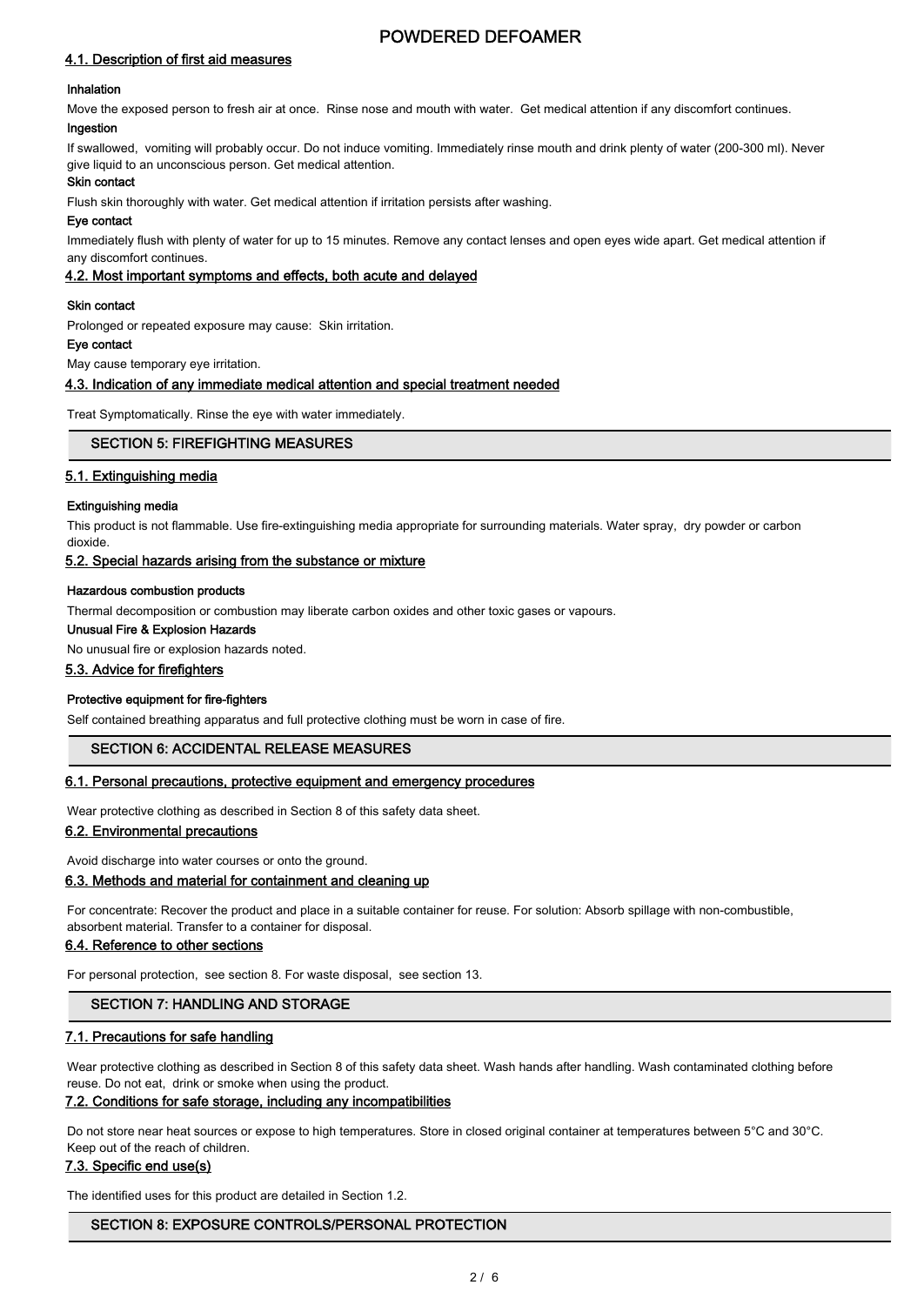# 8.1. Control parameters

| Name                      | <b>STD</b> |                          | TWA - 8 Hrs              | STEL - 15 Min | <b>Notes</b>            |
|---------------------------|------------|--------------------------|--------------------------|---------------|-------------------------|
| <b>IPOWDERED DEFOAMER</b> | <b>NUI</b> | 4 mg/m $3$<br>resp. dust | 10 $mg/m3$<br>total dust |               | NUI = Nuisance<br>Dust. |

## 8.2. Exposure controls

## Protective equipment





#### Engineering measures

Provide adequate ventilation.

# Respiratory equipment

No specific recommendation made, but protection against nuisance dust must be used when the general level exceeds 10 mg/m3.

#### Hand protection

Nitrile gloves are recommended. Protective gloves should be inspected for wear before use and replaced regularly in accordance with the manufacturers specifications.

## Eye protection

Side shield safety glasses are recommended when handling this product.

# Hygiene measures

Wash hands after handling. Wash contaminated clothing before reuse. When using do not eat, drink or smoke.

# SECTION 9: PHYSICAL AND CHEMICAL PROPERTIES

#### 9.1. Information on basic physical and chemical properties

| Appearance                              | Powder.                    |
|-----------------------------------------|----------------------------|
| Colour                                  | White.                     |
| Odour                                   | Odourless.                 |
| Solubility                              | Slightly soluble in water. |
| Initial boiling point and boiling range |                            |
| Not applicable.                         |                            |
| <b>Relative density</b>                 | 2.16                       |
| Vapour density (air=1)                  |                            |
| Not determined.                         |                            |
| Vapour pressure                         |                            |
| Not determined.                         |                            |
| <b>Evaporation rate</b>                 |                            |
| Not determined.                         |                            |
| pH-Value, Conc. Solution                |                            |
| Not applicable.                         |                            |
| pH-Value, Diluted Solution              | 8                          |
| <b>Viscosity</b>                        |                            |
| Not applicable.                         |                            |
| <b>Odour Threshold, Lower</b>           |                            |
| Not determined.                         |                            |
| <b>Odour Threshold, Upper</b>           |                            |
| Not determined.                         |                            |
| Auto Ignition Temperature (°C)          |                            |
| Not determined.                         |                            |
| Flammability Limit - Lower(%)           |                            |
| Not applicable.                         |                            |
| Flammability Limit - Upper(%)           |                            |
| Not applicable.                         |                            |
| <b>Partition Coefficient</b>            |                            |
| (N-Octanol/Water)<br>Not determined.    |                            |
|                                         |                            |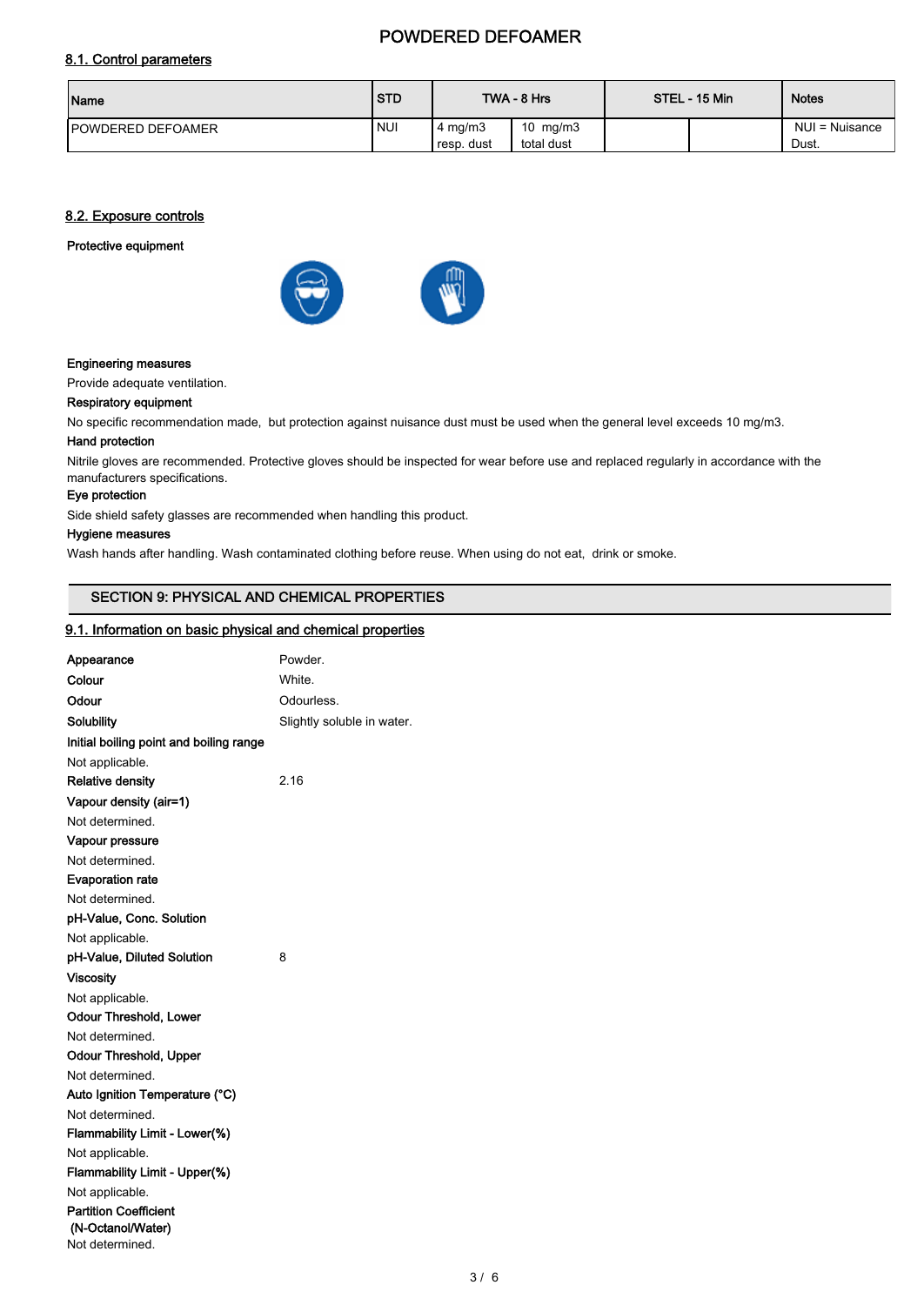#### Explosive properties

Not applicable. Oxidising properties

Not applicable.

## 9.2. Other information

#### None.

# SECTION 10: STABILITY AND REACTIVITY

## 10.1. Reactivity

No specific reactivity hazards associated with this product.

# 10.2. Chemical stability

Stable under normal temperature conditions.

# 10.3. Possibility of hazardous reactions

Not determined.

## 10.4. Conditions to avoid

Store in closed original container at temperatures between 5°C and 30°C. Protect from freezing and direct sunlight.

#### 10.5. Incompatible materials

#### Materials To Avoid

Strong oxidising substances. Sulphuric acid (H2SO4). Nitric acid (HNO3).

# 10.6. Hazardous decomposition products

Thermal decomposition or combustion may liberate carbon oxides and other toxic gases or vapours.

## SECTION 11: TOXICOLOGICAL INFORMATION

# 11.1. Information on toxicological effects

#### Acute toxicity:

Ingestion may cause: Gastrointestinal symptoms, including upset stomach. Nausea, vomiting. Diarrhoea. Systemic effects associated with sodium chloride. Dust may irritate respiratory system or lungs. Limited inhalation hazard at normal work temperatures.

#### **Skin Corrosion/Irritation:**

Prolonged or repeated exposure may cause: Skin irritation.

#### Serious eye damage/irritation:

Contact with concentrate or solution may produce mild transient irritation if not promptly rinsed.

#### Respiratory or skin sensitisation:

None known.

#### Germ cell mutagenicity:

No effects expected based upon current data.

#### Carcinogenicity:

No effects expected based upon current data.

#### Reproductive Toxicity:

No effects expected based upon current data.

## SECTION 12: ECOLOGICAL INFORMATION

# 12.1. Toxicity

The product is not expected to be hazardous to the environment.

#### 12.2. Persistence and degradability

#### **Degradability**

Sodium chloride is ionic and not easily degradable.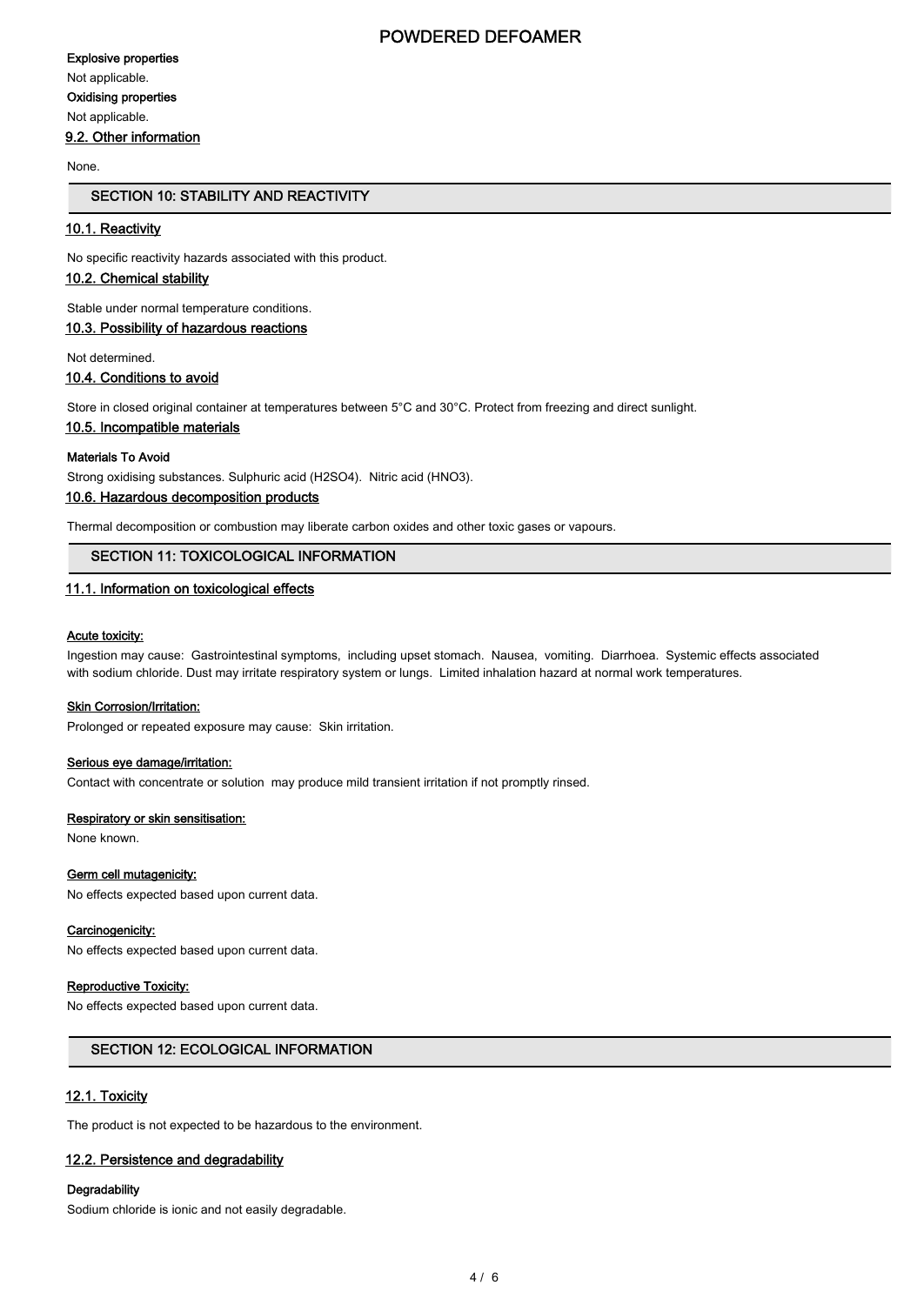## 12.3. Bioaccumulative potential

#### Bioaccumulative potential

Not known. Partition coefficient Not determined.

## 12.4. Mobility in soil

#### Mobility:

The product is soluble in water.

#### 12.5. Results of PBT and vPvB assessment

This product does not contain any PBT or vPvB substances.

#### 12.6. Other adverse effects

None known.

# SECTION 13: DISPOSAL CONSIDERATIONS

#### 13.1. Waste treatment methods

Dispose of waste and residues in accordance with local authority requirements. Empty containers should be rinsed with water then crushed and disposed of at legal waste disposal site.

#### SECTION 14: TRANSPORT INFORMATION

# 14.1. UN number

Not classified for transportation.

14.2. UN proper shipping name

**Proper Shipping Name** None

14.3. Transport hazard class(es)

None.

**ADR/RID/ADN Class** 

**IMDG Class** 

14.4. Packing group

None.

14.5. Environmental hazards

Environmentally Hazardous Substance/Marine Pollutant No.

#### 14.6. Special precautions for user

None.

# 14.7. Transport in bulk according to Annex II of MARPOL73/78 and the IBC Code

Not applicable.

# SECTION 15: REGULATORY INFORMATION

#### 15.1. Safety, health and environmental regulations/legislation specific for the substance or mixture

#### Uk Regulatory References

The Control of Substances Hazardous to Health Regulations 2002 (S.I 2002 No. 2677) with amendments. The Chemicals (Hazard Information and Packaging for Supply) Regulations 2009 (S.I 2009 No. 716).